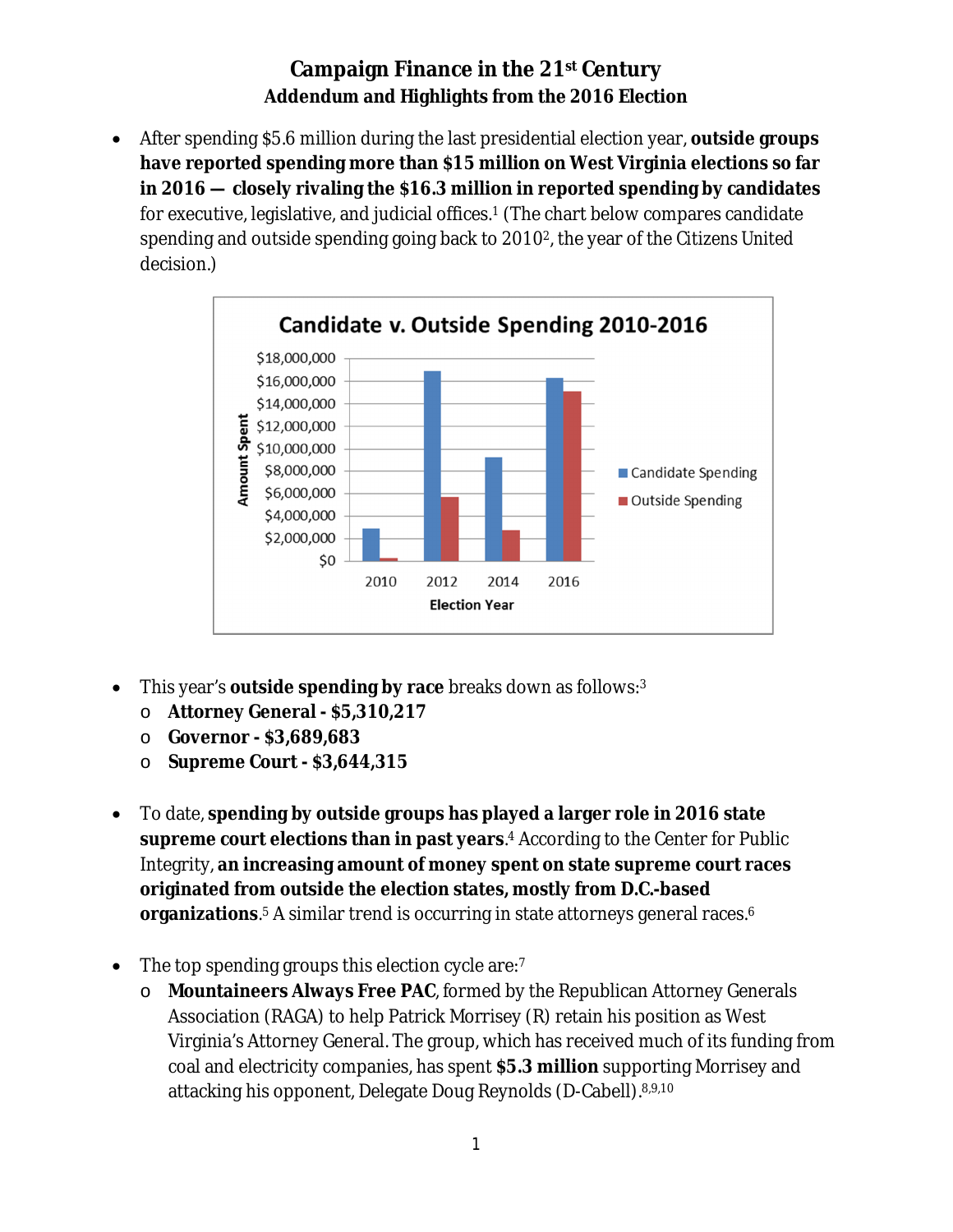- o **The Republican State Leadership Committee's Judicial Fairness Initiative** spent **\$2.6 million** supporting Beth Walker, the winner of the May Supreme Court race, and attacking two of her opponents, Darrell McGraw and Bill Wooton. The RSLC's top donors include the U.S. Chamber of Commerce, the nation's two largest tobacco companies, Wal-Mart, and Koch Industries.<sup>11</sup>
- o **The Republican Governors Association (RGA)**, through its Right Direction PAC, has spent **nearly \$2.5 million** to help Senate President Bill Cole (R-Mercer) in his race against Democrat Jim Justice. According to the Center for Responsive Politics (CRP), the RAGA, the RSLC, and the RGA have several major donors in common.12,13
- o **West Virginia Family Values**, a super PAC funded by labor unions and trial attorneys, has spent **\$2.2 million** in several state Senate races, primarily in support of Democrats and against Republicans.
- o **Good Jobs West Virginia** has spent **more than \$900,000** in the Governor's race attacking Bill Cole. The group's top donors are the Democratic Governors Association (DGA) and Jobs and Opportunity, a federal PAC funded primarily by the DGA.<sup>14</sup> The DGA's top donors include Blue Cross/Blue Shield and several major pharmaceutical companies, according to CRP.<sup>15</sup>

| District              | Candidate               | Against   | For         | Candidate Total | <b>Race Total</b> |
|-----------------------|-------------------------|-----------|-------------|-----------------|-------------------|
| 4                     | <b>Brian Prim</b>       | \$29,727  | \$661,086   | \$690,814       | \$911,812         |
|                       | Dustin Lewis            | \$7,577   | \$648       | \$8,225         |                   |
|                       | Mitch B. Carmichael     | \$186,175 | \$26,599    | \$212,774       |                   |
| 11                    | Denise Lynne Campbell   | \$8,854   | \$98,467    | \$107,321       | \$234,655         |
|                       | Gregory L. Boso         | \$110,494 | \$16,839    | \$127,334       |                   |
| 14                    | <b>Bob Williams</b>     |           | \$95,372    | \$95,372        | \$200,539         |
|                       | Randy E. Smith          | \$96,790  | \$8,377     | \$105,167       |                   |
| 16                    | Patricia Puertas Rucker | \$35,750  | \$8,340     | \$44,090        | \$185,119         |
|                       | Stephen G. Skinner      | \$12,413  | \$128,616   | \$141,029       |                   |
| 8                     | Chris Wesley Walters    | \$38,090  | \$16,382    | \$54,472        | \$176,670         |
|                       | Glenn D. Jeffries       | \$7,884   | \$114,314   | \$122,198       |                   |
| $\overline{2}$        | Lisa Zukoff             |           | \$104,063   | \$104,063       | \$157,457         |
|                       | Mike Maroney            | \$45,054  | \$8,340     | \$53,394        |                   |
| $\mathbf{1}$          | Jack Yost               |           | \$103,701   | \$103,701       | \$136,768         |
|                       | Ryan W. Weld            | \$23,778  | \$9,289     | \$33,067        |                   |
| 6                     | Chandler Swope          | \$26,190  | \$6,844     | \$33,034        | \$116,720         |
|                       | Robert Rocky Seay       |           | \$83,686    | \$83,686        |                   |
| 3                     | Gregory K Smith         |           | \$78,680    | \$78,680        | \$106,565         |
|                       | Mike Azinger            | \$25,891  | \$1,993     | \$27,884        |                   |
| 9                     | D. Michael Goode        |           | \$78,215    | \$78,215        | \$100,588         |
|                       | Sue Cline               | \$15,914  | \$6,459     | \$22,373        |                   |
| 10                    | David G. Perry          |           | \$73,045    | \$73,045        | \$98,470          |
|                       | Kenny Mann              | \$17,834  | \$7,591     | \$25,425        |                   |
| 7                     | Arthur E. Kirkendoll    |           | \$900       | \$900           | \$900             |
| <b>Total Spending</b> |                         | \$688,415 | \$1,737,847 |                 | \$2,426,262       |

 Third party organizations have also spent **\$2.4 million in various state Senate races** (See table below for spending totals and race ranking).